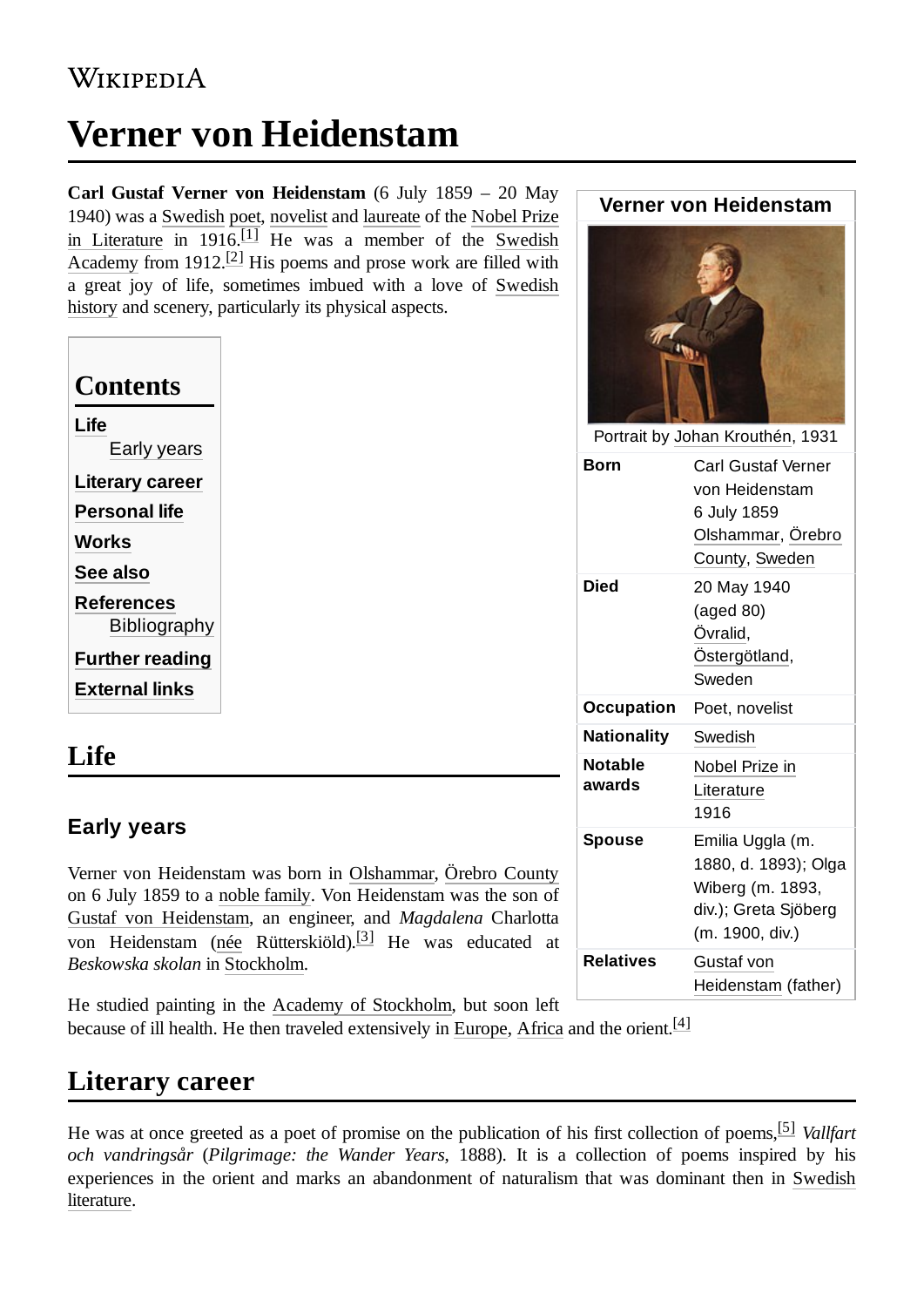His love for beauty is also shown by the long narrative poem *Hans Alienus* (1892). *Dikter* ("Poems", 1895) and *Karolinerna* (*The Charles Men*, 2 vols., 1897–1898), a series of historical portraits of King Charles XII of [Sweden](https://en.wikipedia.org/wiki/Charles_XII_of_Sweden) and his cavaliers, shows a strong nationalistic passion.<sup>[\[6\]](#page-2-9)[\[7\]](#page-2-10)</sup> English translations of short stories from *Karolinerna* can be found in the *American-Scandinavian Review* (New York), May 1914, November 1915, and July 1916.<sup>[\[5\]](#page-2-8)</sup> The two volumes of *Folkunga Trädet* (*The Tree of the Folkungs*, 1905– 07) are the inspired, epic story of a clan of Swede chieftains in the Middle Ages.



Von Heidenstam's birthplace at Olshammar, now [Olshammarsgården](https://en.wikipedia.org/w/index.php?title=Olshammarsg%C3%A5rden&action=edit&redlink=1)

In 1910 a controversy was waged in Swedish newspapers between

a number of Swedish literary men on the topic of the proletarian "degradation" of literature, the protagonists of the two opposing camps being August [Strindberg](https://en.wikipedia.org/wiki/August_Strindberg) and Heidenstam. Professors Lidforss and Böök also took part. Heidenstam's chief contribution was the pamphlet, directed chiefly against Strindberg, "Proletärfilosofiens upplösning och fall" ("The Decline and Fall of the Proletarian Philosophy").<sup>[\[8\]](#page-2-11)</sup>

Heidenstam's poetical collection *Nya Dikter*, published in 1915, deals with philosophical themes, mainly concerning the elevation of man to a better humanity from solitude.

### <span id="page-1-0"></span>**Personal life**

He died at his home [Övralid](https://en.wikipedia.org/wiki/%C3%96vralid) on 20 May 1940.

### <span id="page-1-1"></span>**Works**

- *Från Col di Tenda till Blocksberg* , pictures of travel (1888)
- *Vallfart och vandringsår* (1888)
- *Renässans* (1889)
- *Endymion* (1889, novel)
- *Hans Alienus* (1892)
- *Dikter* (1895)
- *Karolinerna (*The Charles Men*, 1897–98, novel)*
- *Sankt Göran och draken* (1900)
- *Klassizität und Germanismus* (published in German, Vienna 1901)<sup>[\[9\]](#page-2-12)</sup>
- *Heliga Birgittas pilgrimsfärd* (*Saint Bridget's Pilgrimage*, 1901)
- *Ett folk* (1902)
- *Skogen susar* (*The Forest Whispers*, 1904)
- *Folkungaträdet* (*The Tree of the Folkungs*, 2 volumes, 1905–1907)
- *Svenskarna och deras hövdingar* (1910, historical lectures)
- *Nya Dikter* (1915).

#### **Works in English translation**

- *A King and his Campaigners* (1902)
- *The Soothsayer* (1919)



Von Heidenstam's very last residence at [Övralid](https://en.wikipedia.org/wiki/%C3%96vralid)



Övralid's library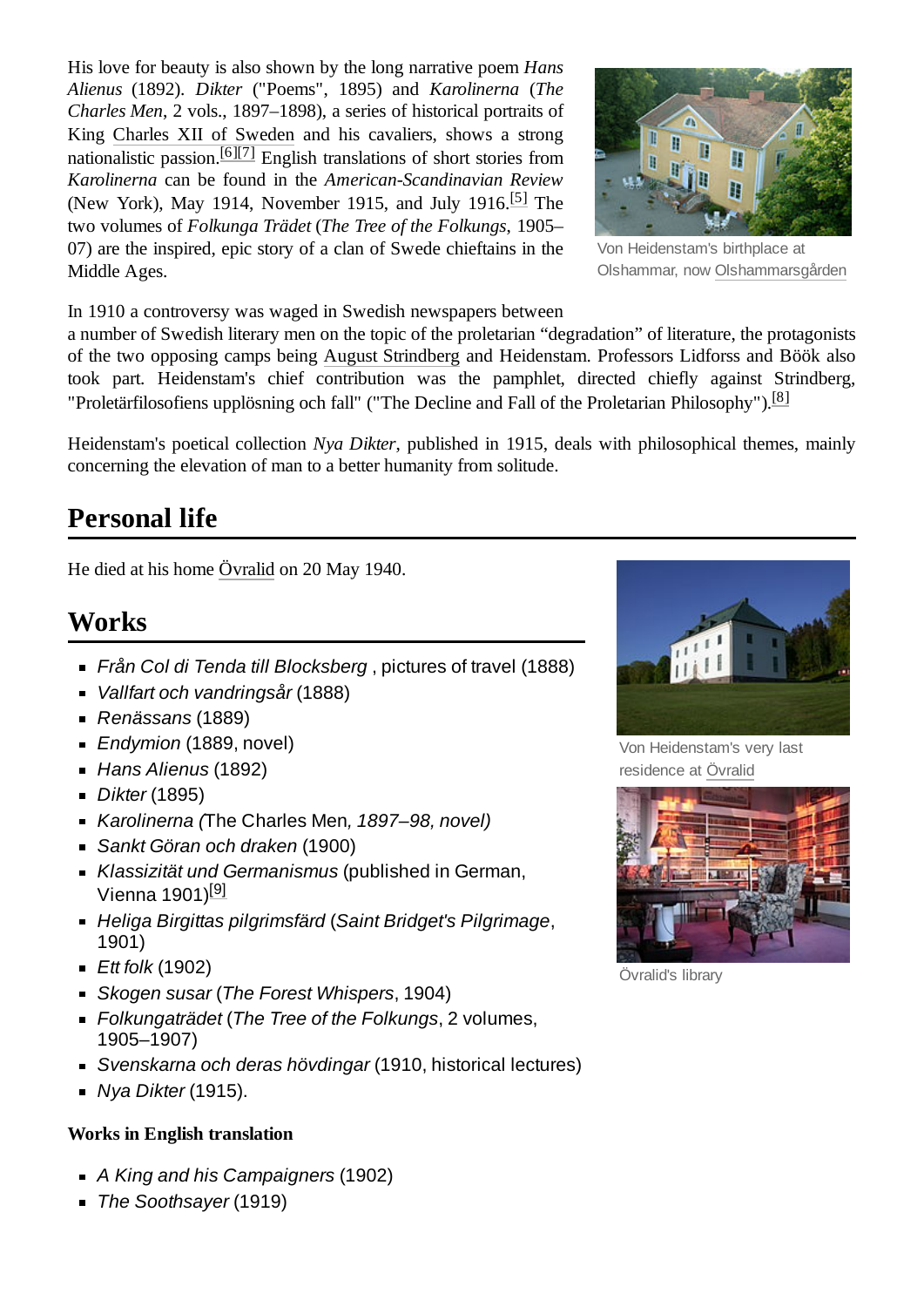- *[Sweden's Laureate.](https://en.wikipedia.org/wiki/Charles_Wharton_Stork) Selected Poems of Verner Von Heidenstam* (1919) (trans. by Charles Wharton Stork)
- *The Birth of God* (1920)
- *The Charles Men* (1920) (trans. by Charles Wharton Stork)
- *The Swedes and their Chieftains* (1925) (trans. by Charles Wharton Stork)
- *The Tree of the Folkungs* (1925)

### <span id="page-2-2"></span>**See also**

- **List of [Swedish-language](https://en.wikipedia.org/wiki/List_of_Swedish-language_writers) writers**
- **List of [Swedish](https://en.wikipedia.org/wiki/List_of_Swedish_poets) poets**
- **D** Oscar [Levertin](https://en.wikipedia.org/wiki/Oscar_Levertin)

### <span id="page-2-3"></span>**References**

- <span id="page-2-0"></span>1. Stork, Charles Wharton (1916). "Verner von Heidenstam," *The Nation*, Vol. CIII, No. 2683, p. 509.
- <span id="page-2-1"></span>2. Warme, Lars G. (1996). *A History of Swedish Literature*. University of Nebraska Press, p. 276.
- <span id="page-2-6"></span>3. "Von Heidenstam nr 2025 - Adelsvapen-Wiki" [\(https://www.adelsvapen.com/genealogi/Von\\_](https://www.adelsvapen.com/genealogi/Von_Heidenstam_nr_2025) Heidenstam\_nr\_2025). *www.adelsvapen.com*. Retrieved 2021-10-10.
- <span id="page-2-7"></span>4. Sohrabi, Bahram (2005). "Early Swedish Travelers to Persia," *Iranian Studies* **38** (4), pp. 631–660.
- <span id="page-2-8"></span>5. [Hartmann](#page-2-13) 1920.
- <span id="page-2-9"></span>6. Facos, [Michelle](https://en.wikipedia.org/wiki/Michelle_Facos) (1998). *Nationalism and the Nordic Imagination: Swedish Art of the 1890s*. University of California Press, p. 63.
- <span id="page-2-10"></span>7. Barton, H. Arnold (2002). "The Silver Age of Swedish National Romanticism, 1905-1920," *Scandinavian Studies* **74** (4), pp. 505–520.
- <span id="page-2-11"></span>8. Gustafson, Alrik (1940). "Nationalism Reinterpeted: Verner von Heidenstam." In: *Six Scandinavian Novelists*. New York: Biblo & Tannen, p. 169.
- <span id="page-2-12"></span>9. Here the author advocates a sort of artistic exclusiveness; Heidenstam appears as the champion of the classic spirit, which he considers essentially aristocratic, as opposed to the Germanic attitude which he considers democratic and reprehensible.

#### <span id="page-2-4"></span>**Bibliography**

<span id="page-2-13"></span>Jacob Wittmer Hartmann (1920). "Heidenstam, Verner von" (https://en.wikisource.org/wiki/The\_Encyclop [edia\\_Americana\\_\(1920\)/Heidenstam,\\_Verner\\_von\). In Rines, George](https://en.wikisource.org/wiki/The_Encyclopedia_Americana_(1920)/Heidenstam,_Verner_von) Edwin (ed.). *Encyclopedia Americana*.

# <span id="page-2-5"></span>**Further reading**

- Barton, Hildor Arnold (2003). *Sweden and Visions of Norway: Politics and Culture, 1814- 1905*. SIU Press.
- Larsson, Hans Emil (1909). "Swedish Literature," [\(https://www.jstor.org/stable/27699977\)](https://www.jstor.org/stable/27699977) *The Journal of English and Germanic Philology* **8** (3), pp. 313–329.